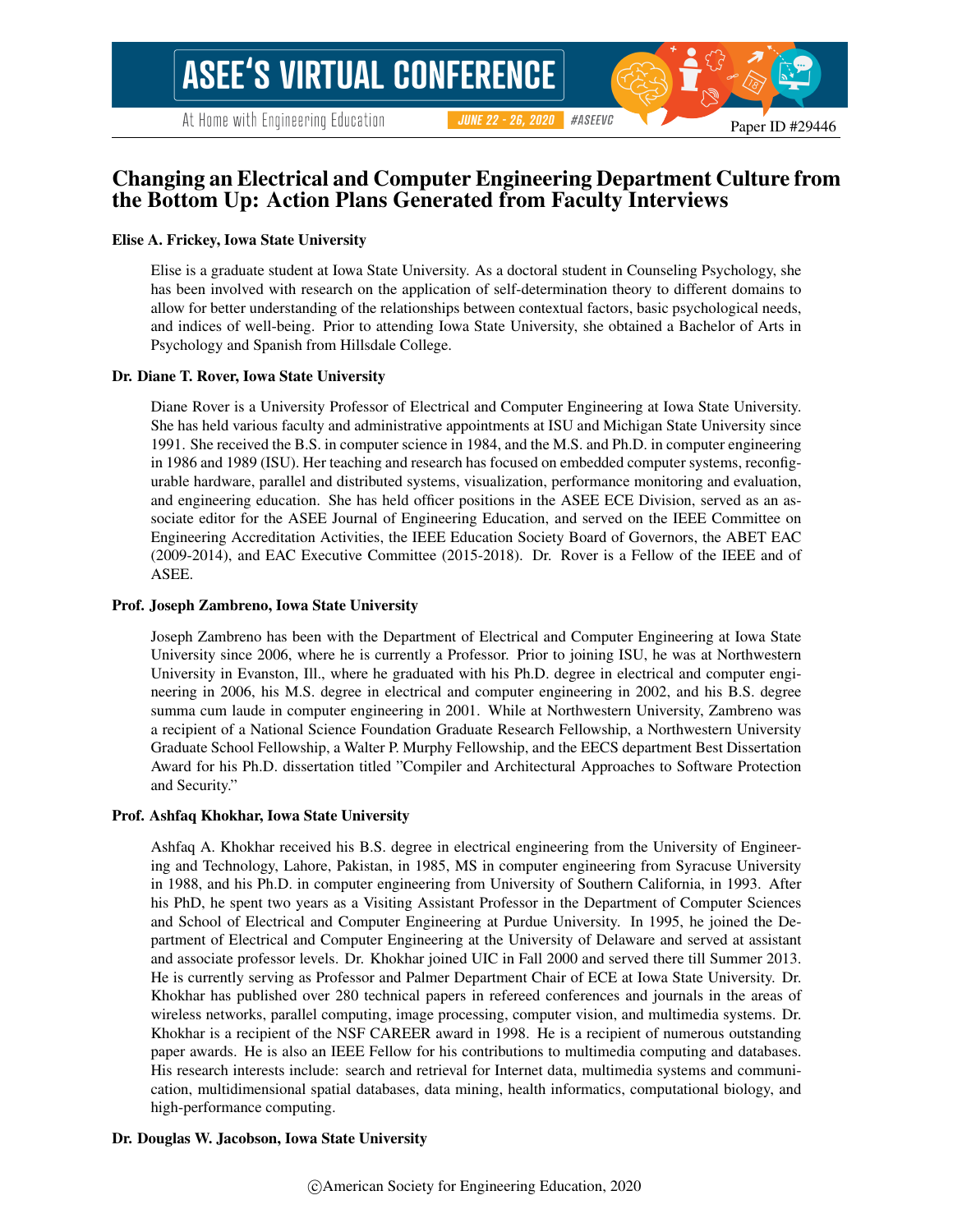Doug Jacobson is a University Professor in the Department of Electrical and Computer Engineering at Iowa State University. He is currently the director the Iowa State University Information Assurance Center, which has been recognized by the National Security Agency as a charter Center of Academic Excellence for Information Assurance Education. He teaches network security and information warfare and has written a textbook on network security. For a non-technical audience he co-authored a book on security literacy and has given numerous talks on security. His current funded research is targeted at developing robust countermeasures for network-based security exploits and large scale attack simulation environments and is the director of the Internet-Scale Event and Attack Generation Environment (ISEAGE) test bed project. He has given over 75 presentations in the area of computer security and has testified in front of the U.S. Senate committee of the Judiciary on security issues associated with peer-to-peer networking. He has served as an ABET program evaluator representing IEEE for 10 years. He is a Fellow of IEEE and received the IEEE Educational Activities Board Major Educational Innovation Award in 2012 for his work in teaching information assurance to students of all ages.

#### Dr. Lisa M. Larson Ph.D., Iowa State University

At Home with Engineering Education

Dr. Larson is a professor in the department of psychology. She has examined Self Determination Theory as a framework to explain how the environment impacts well-being for faculty, students in general, and student veterans. Her other work includes the intersection of personality and vocational interest as well as how counselors learn to become effective in their work with clients.

#### Prof. Mack Shelley, Iowa State University of Science and Technology

Mack Shelley holds the titled position of University Professor of Political Science, Statistics, and School of Education. He currently serves as Chair of the Department of Political Science. His research and teaching focuses on public policy. He has extensive experience with grants- and contracts-funded research and evaluation for federal and state agencies, and for nonprofit organizations.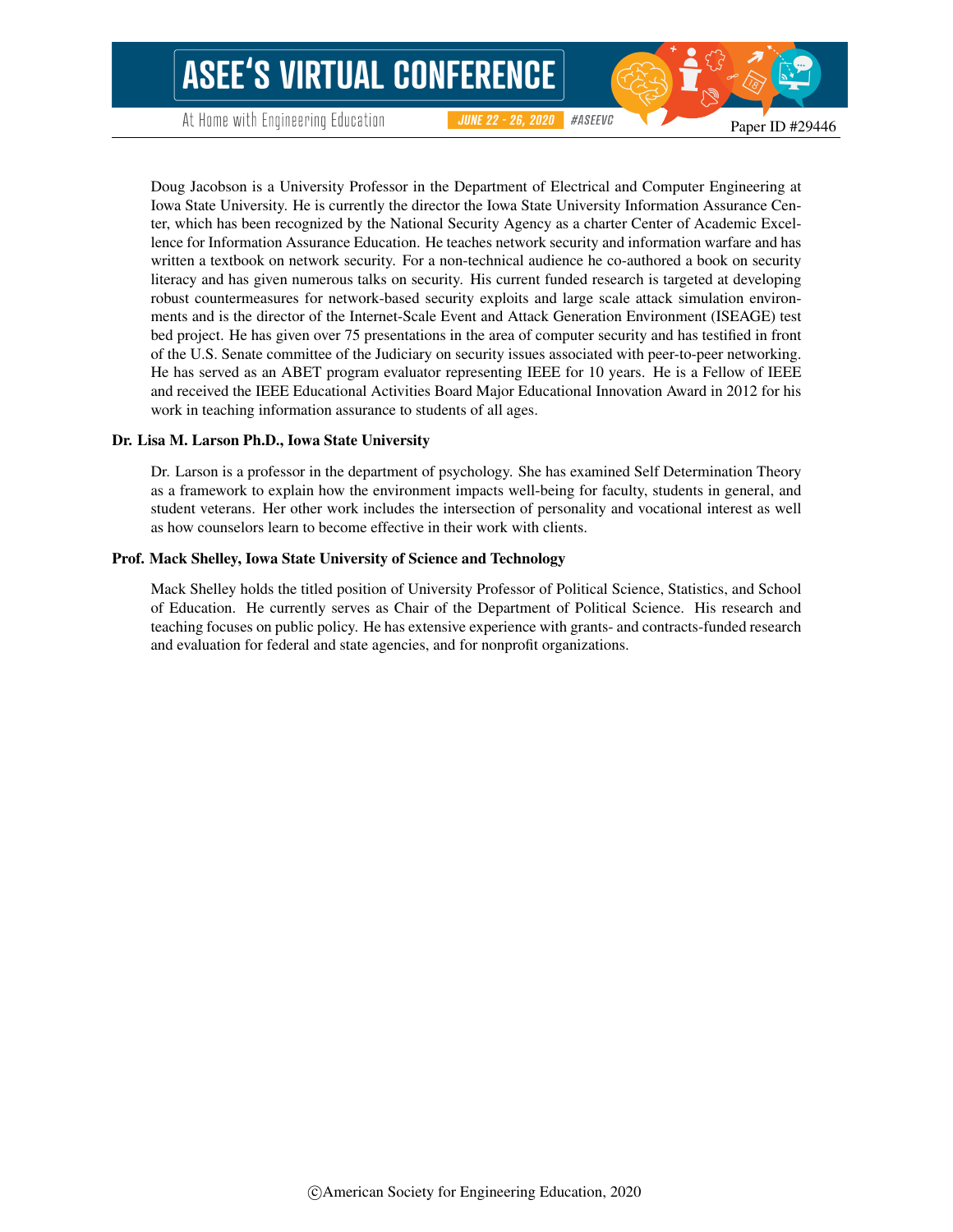# **Changing an Electrical and Computer Engineering Department Culture from the Bottom Up: Action Plans Generated from Faculty Interviews**

Previous research [1] has documented the pressures encountered by STEM faculty at R1 institutions: weighty teaching loads, pressure to "publish or perish," urgency to obtain funding, mentorship of graduate students, and the stress of promotion/tenure all can have deleterious effects on the well-being and job satisfaction of faculty. Moreover, these pressures interact with the disproportionate barriers faced by underrepresented faculty [2]. Given the predicted growth of faculty positions in coming years (11% from 2018-2028) [3], and that many of these positions will be held by traditionally underrepresented groups of women and persons of color, it is imperative that institutions consider the climate and culture of their departments to best meet the needs of current and future academics. Prior research points to the benefit of collaboration between faculty developers and engineering educators [4], as representation, retention, and satisfaction of diverse faculty have important implications for the education of undergraduate students in STEM as well. The purpose of the present article is to outline a collaborative implementation of a National Science Foundation (NSF) grant-funded program targeting areas of concern in a large Electrical and Computer Engineering (ECE) Department.

One National Science Foundation (NSF) program that has been widely and successfully implemented in more than 160 academic institutions and non-profit organizations is called ADVANCE Institutional Transformation. The program is designed to assist in the recruitment, retention, and advancement of women in STEM fields by systemically altering culture, structure, norms, practices, and policies of institutions that historically have perpetuated inequity among faculty. These initiatives approach change from both top-down (e.g., establishing policy change at college- and university-levels) and bottom-up (e.g., altering structures and policies at a department-level) perspectives to enhance productivity, satisfaction, and diversity of faculty. This university was awarded an ADVANCE institutional NSF grant in 2006; the work of transforming department cultures that began as part of the grant has now been institutionalized. The present document outlines how one component of the ADVANCE initiative was leveraged in collaboration with a Revolutionizing Engineering and Computer Science Departments (RED) NSF grant awarded to a large ECE department at this University. The RED program supports revolutionizing ECE departments through the cultivation of an inclusive, collaborative, and innovative department culture by facilitating structural, policy, and procedural changes. Currently, 21 departments nationally are funded by RED grants [5]. This paper will describe that ADVANCE initiative before detailing its impact on the ECE department.

The Department Enhancement Program (DEP), originally called Collaborative Transformation, was a key part of the NSF ADVANCE grant and has now been implemented in 30 departments at the University. Fitting with ADVANCE's bottom-up approach to transformation, the DEP allows departments to identify specific areas of concern to their faculty to develop strategies that address these issues, thereby improving satisfaction and retention of faculty. The goal is to "mirror back" to faculty aspects of their workplace that support or impede satisfaction, productivity, and retention of faculty, particularly faculty from diverse backgrounds. The process begins with a 90-minute interview with the department chair, followed by similar interviews with focus groups of volunteering faculty by rank. These interviews are audiorecorded, transcribed, and subsequently analyzed by a social scientist for consistent themes that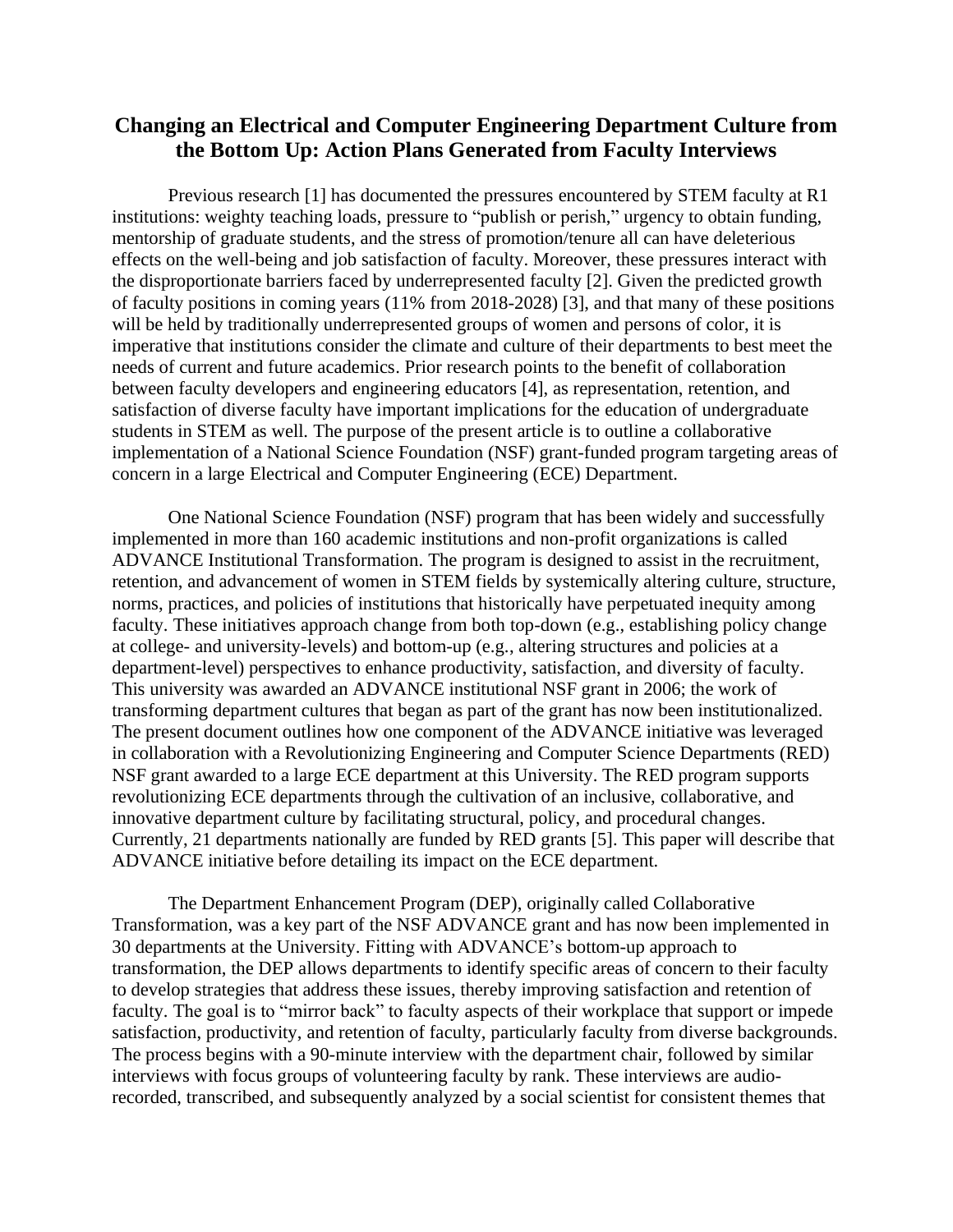are included in a report to be presented to the faculty. Using this report, the faculty themselves develop a plan consisting of action items to address the barriers identified.

The original ADVANCE institutional grant included nine STEM departments participating in DEP. Collectively, 278 faculty participated in the focus groups, with a participation rate of 74% [6]. Salient themes found to be consistent across these nine departments included collegiality and work environment; faculty recruitment and hiring; promotion, tenure, and faculty evaluation processes; mentoring faculty; work-life balance and family friendly policies; teaching loads, course distribution practices, and rewarding teaching; and facilities, administrative support, and technical support [6]. A more recent study focused exclusively on four engineering departments; 63% to 91% of faculty participated. Themes that emerged echoed earlier topics, with additional themes emerging surrounding diversity, stress for untenured faculty, and leadership transparency, support, and feedback [7]. A follow-up study was conducted to determine if the action plans generated by faculty were executed in those respective departments. On average, 13.7 actions were taken by the departments, with 76.9% of these items being acted upon [8]. The actions included new/revised structures (e.g., space allocation), policies (e.g., teaching loads), and practices (e.g., chair communication, transparency). The data are encouraging and point to the efficacy of the DEP process as faculty engage with and act on identified areas of concern.

This successful ADVANCE initiative was leveraged as part of the RED NSF grant awarded to this ECE department. Forty-four ECE faculty members participated in these DEP interviews in the Fall of 2017. The interviews were specifically focused on departmental support and challenges, distribution of resources, faculty workload, career/family balance, mentoring, faculty professional development, productivity, recruitment, and diversity. Faculty were interviewed in groups according to rank, and issues important to particular subcategories of faculty (e.g., rank, gender, etc.) were noted. Data were analyzed by a social scientist using the full transcript of each interview or focus group and the NVivo 12 Qualitative Research Software Program. The social scientist presented the written report to the entire faculty. Based on the results of the focus groups, in the Fall of 2018 the ECE department developed an action plan with six main thrusts for improving departmental culture and encouraging departmental change and transformation. This activity of developing the action plan coincided with the department's five-year strategic planning process, and members of the department's administrative committee participated in the development of both plans. The action plan subsequently was shared with the faculty and with upper administration. A summary of the main themes identified and corresponding recommendations is below:

**1. Department Interactions –** Faculty reported varying levels of collegiality in the department, and stressed the importance of an open dialogue with the chair regarding the state of the department. The action plan recommended that the department chair encourage more open dialog among the faculty, and consider the structure and frequency of department meetings. Separately, the action plan recommended that chairs of academic areas in the department be held accountable for the working environment, and that academic areas be encouraged to discuss department-related issues.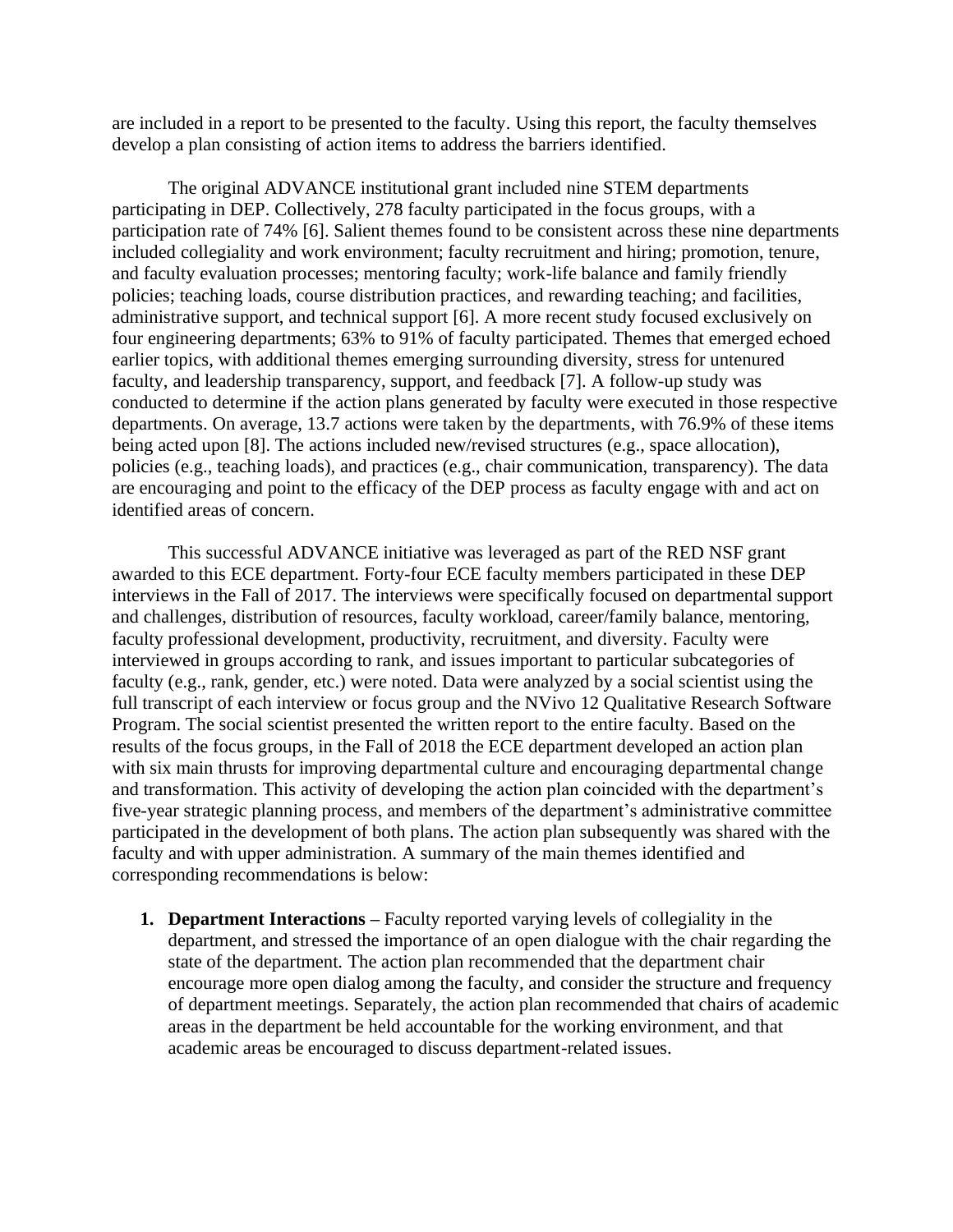- **2. Mentoring, Promotion, and Evaluation –** While faculty reported that expectations and processes were clear for promotion to associate professor, it was perceived as considerably less so (from the perspective of both the department and upper administration) for promotion to professor. Other critical feedback related to the primary emphasis on research productivity in annual evaluations, and the relative weights given to teaching versus research activities, both on paper and in practice. The action plan recommended that the department continue mentoring junior faculty, supplement existing mentoring for mid-career faculty, improve the clarity of operational documents related to promotion and tenure, and seek faculty input on the annual evaluation system.
- **3. Teaching Loads –** Faculty expressed concerns regarding the quality and quantity of teaching assistant (TA) support provided to the department, as well as the perceived unfairness of the equal weighting of classes for faculty workload consideration. Recommendations included a request to develop TA allocation models as well as more equitable teaching workload policies and corresponding expectations. Additionally, the plan recommended the department chair balance research and teaching needs with regards to future strategic faculty hiring decisions.
- **4. Diversity, Equity, and Inclusion –** While faculty expressed their belief that hiring and retaining diverse faculty is important, the department has had challenges in doing so in recent years. The lack of representation amongst the faculty was perceived as a potential reason for the consistently low numbers of female and underrepresented students in the undergraduate population within the department. Corresponding recommendations in the action plan were to go beyond the required focus on diversity in future faculty searches institutionalized by ADVANCE, at the expense of narrowly defined strategic research areas, and to review department policies and syllabus statements on inclusive teaching and learning environments.
- **5. Building**  Faculty reported significant discontent with the state of the department's primary building. Interviews indicated a clear and unambiguous negative impact on faculty recruitment, retention, and overall department reputation. The action plan recommended that the department chair communicate with upper administration about the need for a new building, and explore the potential for collaborating with complementary departments on housing programs in a jointly shared building.
- **6. Support Staff –** While faculty expressed appreciation for the hardworking staff in ECE, there was concern regarding the level of staffing, which has decreased relative to student population. The action plan recommended that the department chair increase communication with the department regarding new service delivery models, request additional support for human resources, communications, and finance, and recognize staff excellence at the annual department banquet and through college/university awards.

In total, the action plan made twenty separate recommendations. At the time of this writing, ten of the recommendations have been implemented at least in part. The department is using an emergent change framework to characterize and evaluate the impacts of grant activities including the DEP process [9], [10]. Evaluation and follow-up studies will guide the department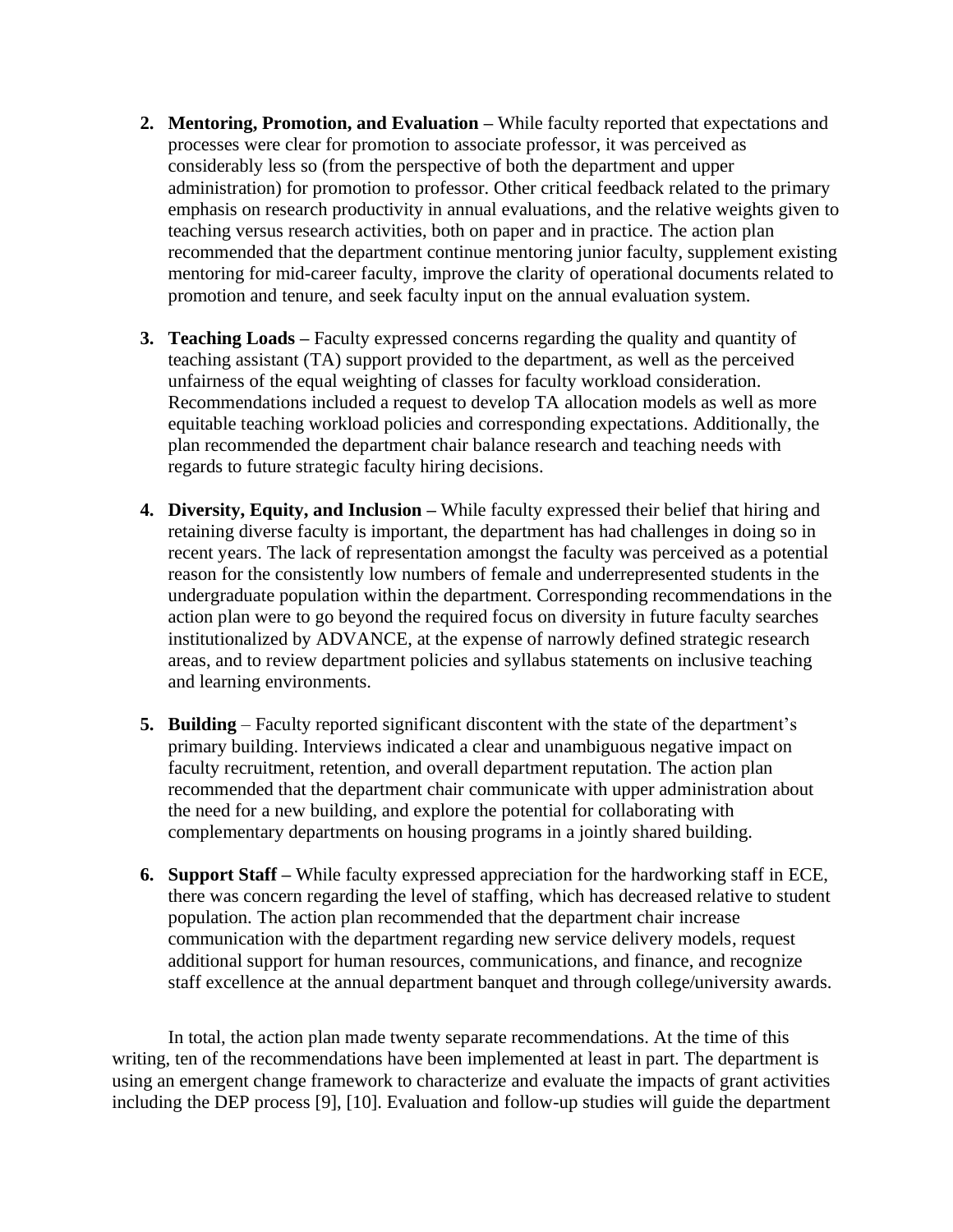in continued implementation of the action plan. In coming years, technological and social changes will mandate the adaptation of engineering programs [11], a transformation which must also include department climate and cultural change. STEM faculty report placing a high value on supportive work environments conducive to meeting their needs for flexibility, balance, personal development, and diversity [12]. Given that ADVANCE transformative efforts have shown promise in generating real, self-determined, and lasting improvement in such department practices [13] - [16], the present findings point to the attainability of positive change for ECE departments which can and should be replicated for the benefit of future faculty.

# **Acknowledgments**

This material is based upon work supported by the National Science Foundation (NSF) under award EEC-1623125. Any opinions, findings, and conclusions or recommendations expressed in this material are those of the author(s) and do not necessarily reflect the views of the NSF.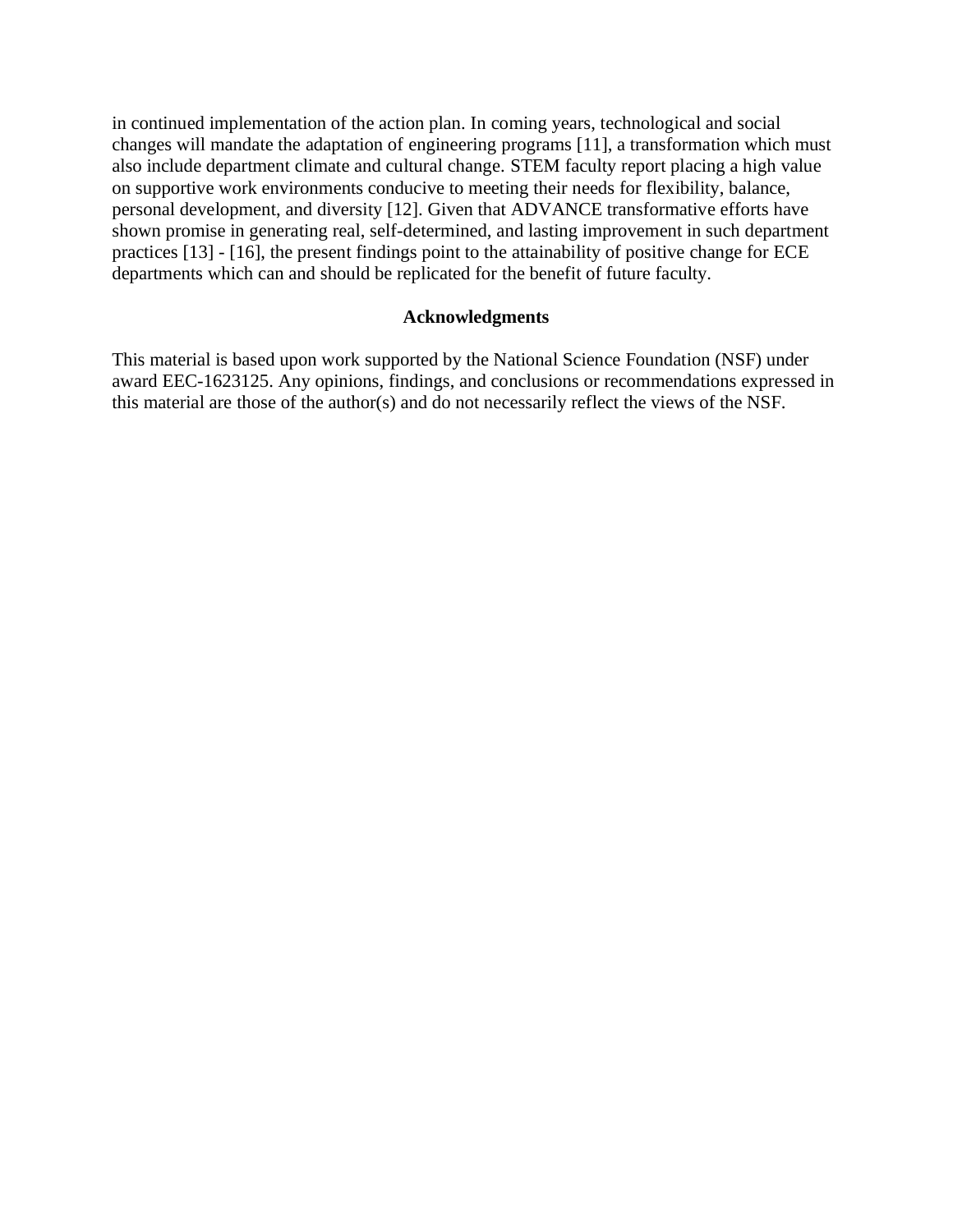# **References**

- [1] M. F. Fox, "Women and men faculty in academic science and engineering: Socialorganizational indicators and implications," *American Behavioral Scientist*, vol. 53, no. 7, pp. 997–101, 2010.
- [2] M. Sabharwal and E. A. Corley, "Faculty job satisfaction across gender and discipline," *The Social Science Journal* vol. 46, no. 3, pp. 539-556, September, 2009.
- [3] Bureau of Labor Statistics, U. S. Department of Labor, *Occupational Outlook Handbook,*  Postsecondary Teachers, on the Internet at [https://www.bls.gov/ooh/education-training-and](https://www.bls.gov/ooh/education-training-and-library/postsecondary-teachers.htm)[library/postsecondary-teachers.htm,](https://www.bls.gov/ooh/education-training-and-library/postsecondary-teachers.htm) visited January 25th, 2020.
- [4] A. C. Strong, M. Chua, S. Cutler, "Talking 'faculty development' with engineering educators, then talking 'engineering education' with faculty developers: A collaborative reflection on working across communities" in *ASEE Annual Conference and Exposition, Conference Proceedings,* New Orleans, LA, June 26th-29th, 2016.
- [5] "Making academic change happen Welcome to the MACH community. "Available: [https://academicchange.org.](https://academicchange.org/) [Accessed January 29th, 2020.]
- [6] S. R. Bird, C. Fehr, L. M. Larson, and M. Sween, "ISU ADVANCE Collaborative Transformation Project: Final focal department synthesis report" Iowa State University ADVANCE Program." NSF SBE 0600399; April, 2011.
- [7] E. Frickey, E., and L. M. Larson. "A closer examination of engineering department culture: Identifying supports and barriers." Poster presented at the *American Psychological Association National Convention*, Chicago, Ill., August, 2019.
- [8] L. M. Larson, M. Schenkenfelder, and S. R. Bird, "Transforming the institution one department at a time." Poster presented to the *AWIS/ADVANCE National Conference*, Baltimore, MD, May, 2016.
- [9] C. Henderson, A. Beach, A., and N. Finkelstein, "Facilitating change in undergraduate STEM instructional practices: An analytic review of the literature." *Journal of Research in Science Teaching,* vol. 48, no. 8, 2011, pp. 952-984.
- [10] D. T. Rover, J. Zambreno, M. Mina, P. H. Jones, D. W. Jacobson, S. McKilligan, and A. Khokhar, "Riding the Wave of Change in Electrical and Computer Engineering," *Proc. 2017 ASEE Annual Conference & Exposition*, Columbus, OH, June 2017.
- [11] J. E. Froyd, S. M. Lord, M. W. Ohland, K. Prahallad, E. D. Lindsay, B. Dicht, "Scenario planning to envision potential futures for engineering education," IEEE Frontiers in Education Conference (FIE) Proceedings, pp. 1-6, October, 2014.
- [12] E. Alpay and R. Verschoor, "The teaching researcher: Faculty attitudes towards the teaching and research roles," *European Journal of Engineering Education,* vol. 39, *(4),* pp. 365-376, 2014.
- [13] A. J. Stewart, D. LaVaque-Manty, and J. E. Malley, "Recruiting female faculty members in science and engineering: Preliminary evaluation of one intervention model," *Journal of Women and Minorities in Science and Engineering,* vol. 10, pp. 361–375, January, 2004
- [14] D. Bilimoria, S. Joy, and X. Liang, "Breaking barriers and creating inclusiveness: Lessons of organizational transformation to advance women faculty in academic science and engineering." *Human Resource Management*, vol. 47, pp. 423–441, August, 2008.
- [15] S. V. Rosser and J. L. Chameau, "Institutionalization, sustainability, and repeatability of ADVANCE for institutional transformation," *Journal of Technology Transfer,* vol. 31, pp. 335-344, May, 2006